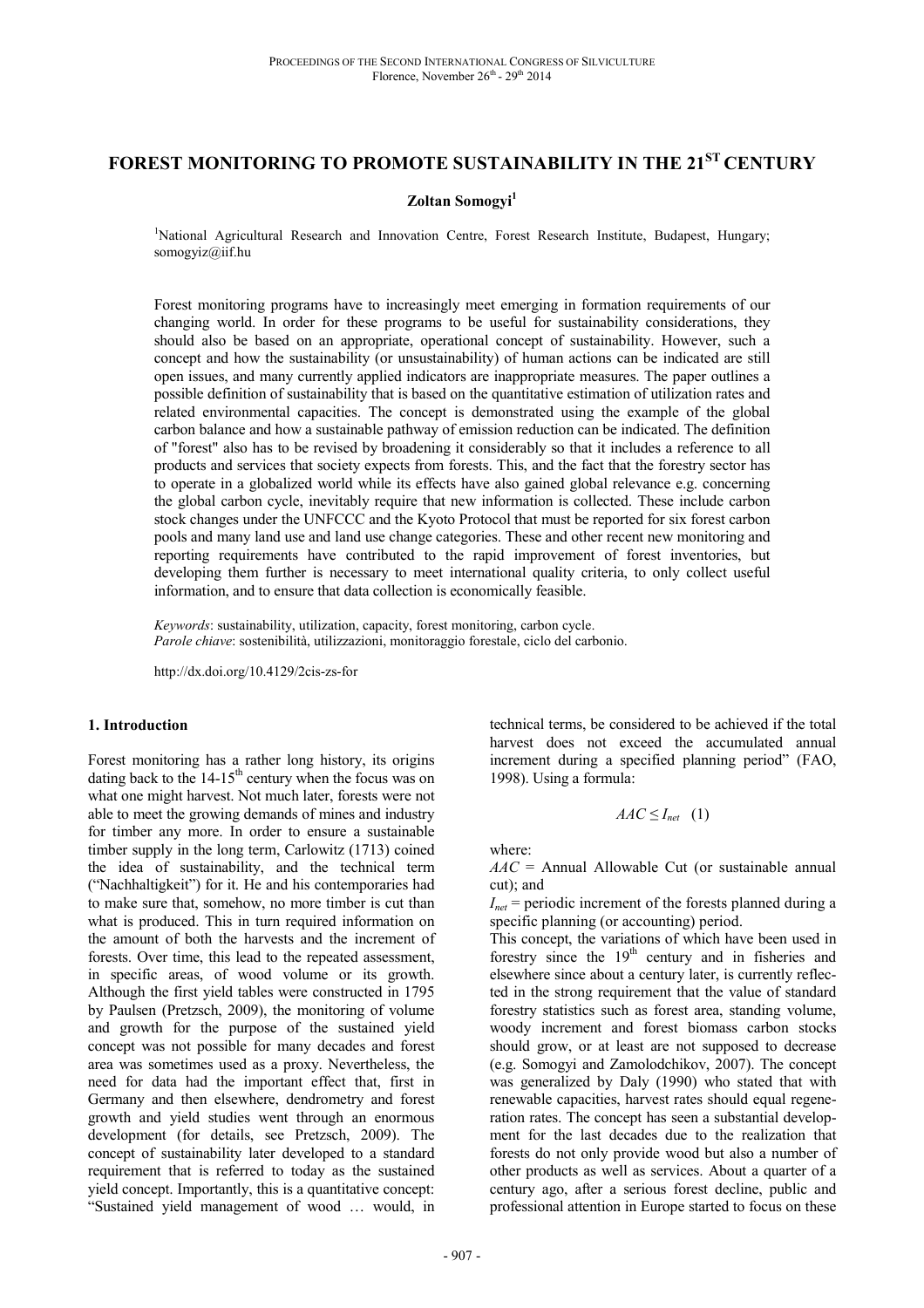services. Both in Europe (MCPFE, 1993) and elsewhere, so called criteria and indicator systems were set up in an effort to monitor the status of as many such services and products, and/or as many forest characteristics deemed relevant, as possible. In Europe, these efforts lead to the creation of the framework of a national level monitoring system that, after having been modified a few times, currently includes 35 quantitative and 17 non-quantitative indirect country-level indicators (Forest Europe, 2011). This system, just like many other similar systems used elsewhere, is partly an analytical approach in the sense that it focuses on specific quantitative characterristics of a very complex system such as wood growth, but it is partly non-analytical, i.e., it uses quantitative or quailtative information, e.g., whether forest management planning exists in a country, to describe in an integrated way if the system can be sustained. Whether analytical or non-analytical, appropriate indicators need to be systematically measured or estimated, their dynamics need to be assessed, and the result of the assessment need to be used as a feedback if the sustainability of forest management is to be ensured. However, the Forest Europe system is underdeveloped in all of these aspects.

It includes inappropriate indicators, which leads to inconsistencies. For example, the overall assessment based on Part B group of indicators suggests that policies, institutions and instruments (by policy area) are at a good level (with four "trees" on a scale from one to five) for Russia, North Europe and Central-West Europe, and at a medium level (with only three "trees") for Central-East Europe, South-West Europe and South-East Europe, whereas the assessment of Criteria 1: forest resources and global carbon stock only yielded three "trees" for the first group of regions, and four "trees" for the second. Does this really mean that "good" policies, institutions and instruments have in fact adverse effects and need to be changed, or it is the criteria and indicators, as well as their assessment, that need re-thinking? Also, monitoring programs do not sometimes provide the required data or they produce too much data, it applies an oversimplified framework of indicator assessment, or lacks an assessment theory altogether. Finally, the results of the monitoring have rarely used to develop appropriate forest management options. As a recently completed review of the Forest Europe system stated, the entire system is "in need of revision" (EFI, 2013). This system together with other international reporting requirements (see below) are important forces of developing current and future monitoring programs. An important requirement for these programs is that they should promote sustainnability in as many ways as possible. These programs will also have to meet emerging information requirements of our changing world that, at the same time, is becoming increasingly complex. In further developing the current monitoring systems, the three probably most important aspects to consider are: what is "sustainability"? what is "forest"? and: what (which indicators) do we need to monitor?

### **2. An extended and generalized operational definition of analytical sustainability**

Although the concept of "sustained yield" has been used in forestry for centuries, the broader concept of "sustainability" has only a history of a few decades, and it still has its definitional challenges, which makes it difficult to operationalize it in a monitoring program. Both the analytical and the non-analytical approaches have their challenges. Concerning the analytical approach, most currently applied definitions of sustainability are narrative that usually refer to the *intention* or *hope* to maintain, in an undefined manner, extent or way, environmental capacities that have been exploited to meet human needs, also undefined, until an undefined point in future. (For example, sustainable forest management is defined by MCPFE (1993) the following way: "The stewardship and use of forests and forest lands in a way, and at a rate, that maintains their biodiversity, productivity, regeneration capacity, vitality and their potential to fulfil, now and in the future, relevant ecological, economic and social functions, at local, national and global levels, and that does not cause damage to other ecosystems."). However, such intentions and hopes can only be fulfilled if relevant levels of environmental variables such as stocks or fluxes are sustained in practice by limiting the utilization of related environmental capacities so that they are not overexploited. This in turn is only possible if quantitative natural laws, including the law of the conservation of mass and energy, are observed. As the current definitions are not directly applicable for modeling the sustainability of complex environmental systems, they have to be replaced by an approach that is generally used in engineering (Somogyi, 2014). Such a possible approach can be the extension and generalization of the sustained yield concept. For any system, the mathematical requirement of the sustainability to maintain a flux (i.e., the use of a capacity) for any relevant period of time is that the sum of the subtraction from a related stock (i.e., the utilization) during the period cannot be larger than the sum of additions to the stock (if possible) and/or the acceptable rate of reduction of the stock (i.e., capacities) during the period:

$$
\sum U \leq \sum C \quad (2)
$$

where:

*U:* utilization;

*C:* capacity;

 $C = C_{non-ren} + C_{ren} + \Delta C$ 

*Cnon-ren:* non-renewable (e.g., volume of a primary forest);

*Cren:* renewable (e.g., regrowth); and

 $\Delta C = G - L =$  gains – losses due to non-utilization related events (e.g., afforestations as human-induced enhancement of forest resources, and natural disturbances as a form of natural catastrophies that destroy capacities).

In order to ensure that the calculations, which in practice inevitably involve uncertain estimates, do not lead to high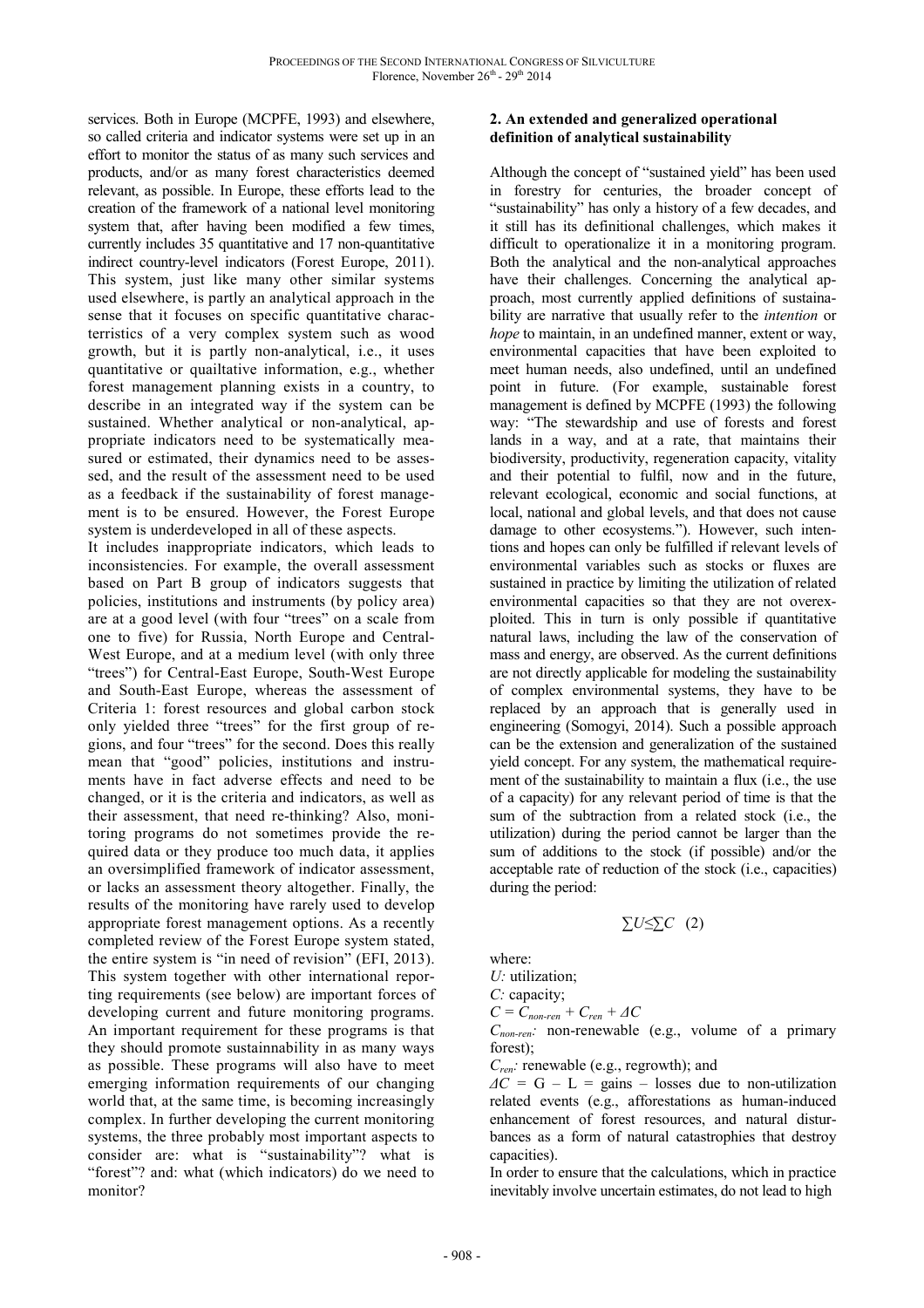rates of utilizations, margins of safety should be applied to all of the variables. The above also means that sustainability can only be defined for periods of well-defined length (whether *a proiri* or *a posteriori*), however, the above requirements do not guarantee that the flux can be sustained after that period. Therefore, if sustainability is required for a long time, applying the planning or accounting periods referred to in Equation 1 above may not suffice to ensure sustainability for those periods. If sustainability is to achieve in a long term, the periods to which the above requirements should be applied should be *long enough* to match the "long term".

Many indicator systems, including that of the Forest Europe (2011) system, do not consider the above. It is partly for this reason that simple annual statistics or  $\mu$ statistics A / statistics B" (e.g. carbon footprint, many Forest Europe indicators) are poor sustainability indicators. Below is an example of how the above definition might work, and how appropriate indicators could be developed. The example concerns the necessary need to reduce global net emissions in the near future, which includes reducing emissions from global deforestations, maintaining forest carbon stocks and enhancing the forest carbon sink.

The example also demonstrates that such extrasectorial considerations may also affect how monitoring programs have to be developed. As Earth has one atmosphere, all emission will increase the carbondioxide concentration of the air, which leads to global warming. It is estimated that the increase of global mean temperature can only be limited to 2°C, which is necessary to avoid adverse effects for human populations, if the amount of cumulative emissions between 2000-2100 will not exceed about 2650 GtCO<sub>2</sub>eq (UNEP 2013; IPCC 2013). Taking into account that the cumulative emissions between 2000 and  $2011$  amounted to about  $500$  GtCO<sub>2</sub>eq, total anthropogenic global emissions between 2012-2100 must be kept below the remaining amount of about  $2150$  GtCO<sub>2</sub>eq.

This estimate has a confidence interval of about 1740-  $2210$  GtCO<sub>2</sub>eq, and applying a margin of safety equal to the half width of this confidence interval, this means that the capacity of the atmosphere to absorb emissions is equal to  $1740 \text{ GtCO}_2$ eq. Mathematically, future emissions must be reduced and then practically eliminated to avoid that total emissions exceed this capacity. Of all the possible emission trajectories that satisfy this requirement, Figure 1 demonstrates one such a trajectory that could be treated as a plan. An indicator that could be used to assess if progress is according to plans could measure how close (or far) cumulative future emissions are relative to the planned pathway. Indicators of similar conceptual basis may be more useful than current ones in ensuring forest sustainability. In order to develop such indicators, specific analyses of sustainability are needed concerning each forest characteristics, or forestry aspect, that may be relevant for the overall sustainability of forests and forest management.

## **3. The re-definition of forests**

The overall sustainability of forests and forest management may largely depend on what we want to use and manage forests for. The list of the important goals, and the associated definition of "forests", have been broadened considerably for the last decades, and includes now a reference to many products and perceived services that society expects from forests. Additionally, many traditional values such as timber, the meat of many wild animals, erosion control and others, have been made to look less valuable than values like tourism (including all of its variants from skiing to mountain biking and eco-tourism), biodiversity, and the role of forests in global cycles such as the global carbon cycle. This does not mean that old values have lost their importance, on the contrary: the need for products such as wood has been constantly increasing. In fact, most income from forest is still from wood production. However, forest managers have had to learn that they have to consider many other issues when managing forests. Of all these issues, one that has gained global importance is the need to preserve carbon stocks of forests and to maintain and enhance the forest carbon sink. About 10% of all anthropogenic emissions, which cause climate change that, arguably, constitutes the biggest challenge to mankind, are due to deforestations and other forest-related emissions (IPCC, 2013). An important related development recently is that land use changes have been diversified as never before (Fig. 2) and accelerated in an attempt to better meet land-related needs such as food, tourism, protection of the environment, water and also forest-related needs. In order to monitor land use related emissions and removals, these land use changes need to be monitored even if, quite often, the number of the land units that are subject to one-time or frequent land use change is large and their size can be quite small, which makes it increasingly difficult to monitor them. In many cases, only modern remote sensing technologies, possibly together with appropriate ground truth, are able to cope with this task, and only in case an integrated (i.e., not land use specific) mapping is done.

In addition to changes in the perception of forest products and services, and the forest area changes due to direct human induced activities, large-scale changes can be expected in forest species composition if climate change will advance as predicted. As a result, species and forest ecosystems may go extinct locally, to be replaced by other species (Zimmermann *et al*., 2013; Móricz *et al*., 2013).

This will require a rather dynamic re-definition of forest composition, too, which is an important aspect of forest monitoring programs.

# **4. Criteria for monitoring for analytical sustainability**

The above inevitably means that, along with some traditionally collected data, new types of information must be monitored in forests. However, forest parameters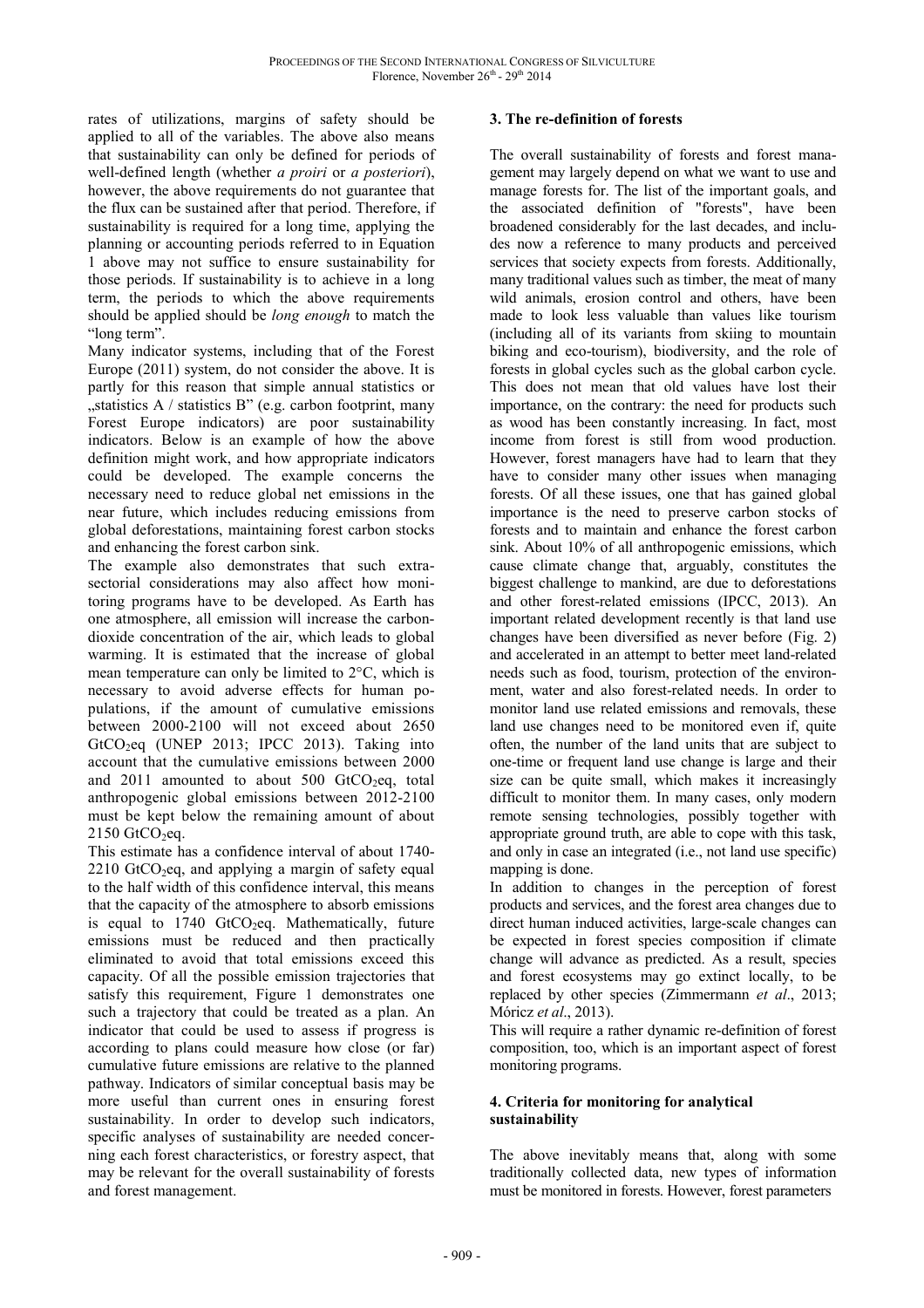to monitor should be well selected, which requires a number of criteria. Below is a non-exhaustive list of criteria (that are linked to the requirements in Equation 2) together with examples that are intentionally selected to include parameters outside of the forestry, which is to demonstrate how such external considerations have also been considerably affecting the monitoring programs of the forestry sector. First, a clear idea is needed as to what needs to be sustained. In addition to the list of forest and forest management related issues, relevant parameters related to environmental issues external to the forestry sector should also be considered. These issues include climate (or, more specifically, temperature). In the globalized world of the  $21<sup>st</sup>$  century, the forestry sector and local enterprises have to be managed not only in a highly competitive economic environment, but also under the provisions of various international agreements such as the Kyoto Protocol (KP). Second, a clear idea is needed as to which variables are direct utilizations of capacities(such as wood harvesting) and which are needed (e.g., greenhouse gas emissions) in case what is to be sustained is not a flux in itself or not linked to utilization. These variables must also be linked to capacities (e.g., tree growth or the absorption capacity of the air) that are also need to be identified and monitored. Third, a clear idea is necessary about the time frame that is need to be identified to ensure sustainability. The identification is system-specific (i.e., no general rules can be set), and may not be equal to planning periods. In the case of the mitigation of climate change, the time frame can only last until we can still avoid adverse effects by considerably reducing global net emissions.

Fourth, clear theories are necessary as to how to evaluate monitoring estimates, i.e., how they ensure the sustainable utilizations of capacities, how this use can be indicated, and what policies and measures are needed to ensure sustainability for the various utilizations. This may require the understanding of complex systems (e.g., the carbon cycle, or the biodiversity of ecosystems). As both forests and their environment are complex, this requirement may pose serious challenges to forest research. Without such theories, however, the risk is not only that inappropriate sustainability policies and measures are developed, but rather that false sense of sustainability might be developed in certain situations that may lead to counter-productive policies or measures, or even ones that may be outright dangerous in the long term. Finally, data collection must be practicable, well planned and cost-effective to avoid the situation, which is currently the case for several indicators, that data is collected but cannot be really used, while other data cannot be properly collected due to economic considerations. Clearly, in order that forest monitoring programs can better be used to ensure sustainability, they may need to be revised both at the country level, and at the level of the Forest Europe system of indicators.

This revision can be based on a thorough analysis to only include indicators that meet the above requirements. Research should be conducted as to how forest changes and health as affected by climate change can be monitored in order that optimal adaptation is possible.

Also, many countries that ratified the UNFCCC and the Kyoto Protocol, including all EU countries, have to collect a large body of information in the Land Use, Land Use Change and Forestry (LULUCF) sector that (beginning the inventory year of 2013) is called the Agriculture, Forestry and Other Land Use sector (IPCC, 2006). Variables to monitor under these regulations are relevant for the global carbon cycle and the UNFCCC. Recent EU provisions (Regulation 525/2013, Decision 529/2013) incorporate these requirements but also extended them. These requirements have already had an enormously positive effect on the development of forest inventories. For example, some countries moved from questionnaires to sample-based inventories, introduced remote sensing and geographical information systems, developed their area inventory, improved their biomass estimation system, and extended data collection to obtain information on previously not monitored carbon pools such as deadwood and soils. However, further efforts are needed to enable all countries to meet all reporting variables at the quality required.

The above reporting requirements are based on the standardized methodology by the IPCC (2006) that include the need to report carbon stock changes for specifically defined land use or land use change sub-categories such as: land converted to forest land (UNFCCC) and afforestations (KP);

a) forest land converted to other land uses (UNFCCC) and deforestations (KP);

b) managed (existing) forests (UNFCCC)and land under "forest management" (FM under the KP; lands to be reported in these categories may have different definitions);

c) land affected by natural disturbances (this is included in all of the above, but can also be separately reported on a voluntary basis under the KP in order to exclude emissions from such disturbances from accounting); and d) forest land established on former non-forest land to compensate for deforestation in FM land under welldefined conditions (KP).

For each of these land use and land use change types, the IPCC (2006) methodology requires the estimation of carbon stock changes for the following carbon pools: above-ground biomass, below-ground biomass, deadwood, litter, soil and harvested wood products.(In case it can be demonstrated that a pool is not a source, it is not required to report and estimate of the removals.) As former forest monitoring programs (except for ones for scientific goals) focused on traditional forest variables such as area, volume, increment, mortality and harvest, obtaining the necessary information for these pools may require specific efforts, including a better coordination with research programs. As a conclusion, forest monitoring programs have to continuously be revised to better serve their objective to ensure sustainability. More specifically, the scope of the analytical variables to assess have had, and may further have to, be both reduced and broadened to provide all information required but only that, data collection and reporting on estimates needs to meet increasing quality criteria while data collection also has to continue to be economically affordable, and theories need to be developed based on which appropriate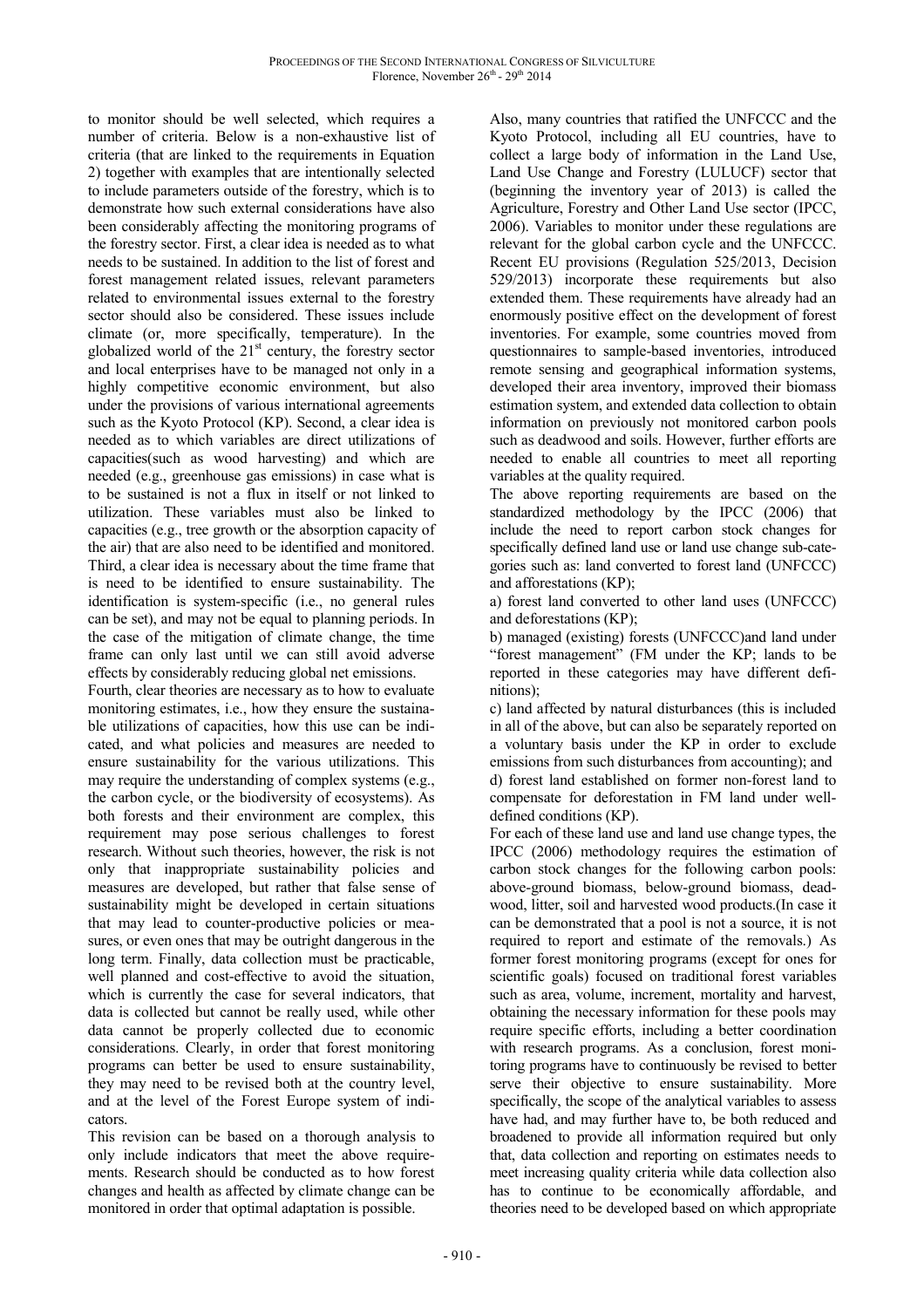sustainability assessments can be done. These theories should also be used to revise the concept of sustainability indication, which may also have an effect of the further development of monitoring programs. Further efforts may also be needed in case non-analytical indicators (e.g., Bastrup-Birk *et al*., 2014) are to be used. In order that such indicators are successful, they need to be able to address questions such as what is "natural"? what and how to monitor? (e.g., bioindicators?) how to assess monitored variables? what does "naturalness" indicate? under what conditions does it also indicate "optimal" level of services and products? how can policies and measures be developed from monitored values? and of course: which indicators, and how, may be appropriate to correctly assess whether sustainable utilization pathways are observed?

Finally, well presented information from recent forest monitoring programs have proved to be useful to both enhance the recognition of forests and the forestry sector and promote sustainability worldwide. Therefore, further efforts may be needed to not only meet official reporting requirements, but rather, to use information collected in monitoring programs and generated during the analysis of estimated data to better inform forest managers at all levels, and also society at large so that appropriate actions can be taken to ensure the sustainability of forests as well as their multiple products and services.



Figure 1. Cumulative emissions as utilization (historical global emissions (dashed line), their linear "business as usual" extrapolation (dotted line) and a possible pathway of cumulative future emissions (thick line), and the capacity of the air to absorb these emissions (which should not be exceeded in order to avoid a temperature increase of more than 2 °C) as a wide range on the top or the chart. The thickness of the curve of the possible pathway and the range indicates the rather high uncertainty of the estimates.



Figure 2. A schematic representation of all possible land use conversions (the broad land use and land use change categories shown in this figure are those of IPCC, 2006).

#### **BIBLIOGRAPHY**

Bastrup-Birk A., Chirici G., Eggers J., den Herder M., Lindner M., Lombardi F., Barbati A., Marchetti M., Zolli C., Biala K., Abdul Malak D., Marin A.I., 2014 – *Developing a forest naturalness indicator for Europe. Concept and methodology for a high nature value (HNV) forest indicator*. EEA Technical report, N. 13/2014.

URL:http://www.eea.europa.eu/publications/developi ng-a-forest-naturalness-indicator/at\_download/file

- Carlowitz H.C., 1713 *Sylvicultura oeconomica*. Hausswirthliche Nachricht und Naturmäßige Anweisungzur Wilden Baum-Zucht. Faksimile der Erstauflage Leipzig 1713 von Hannß Carl von miteiner Einführung von Jürgen Huss und Friederike von Gadow. Verlagkessel, pp. 476.
- Daly H., 1990 *Sustainable Development: From Concept*